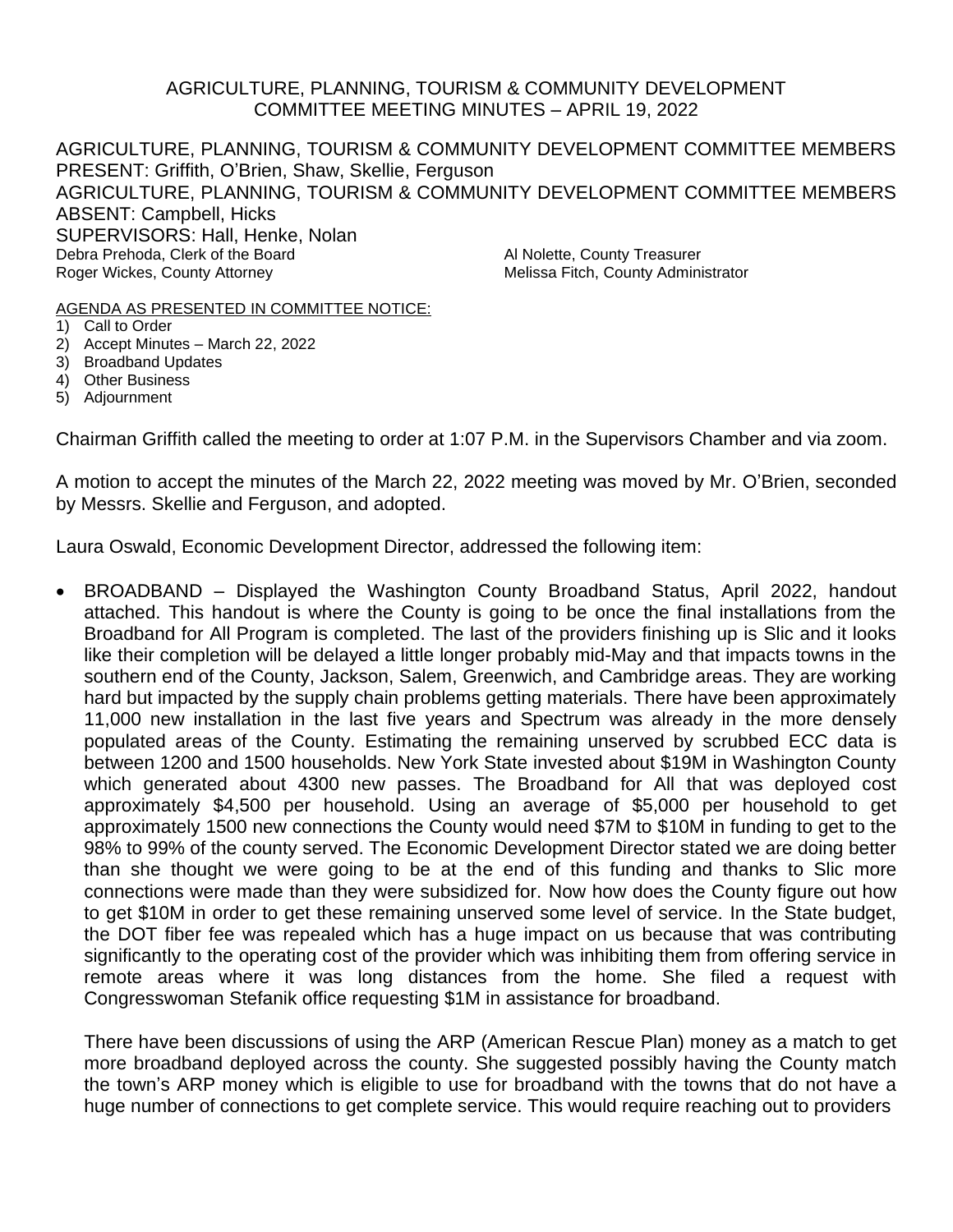### Agriculture, Planning, Tourism & Community Development Committee Meeting Minutes April 19, 2022 – Page 2

to get costs. Her goal right now is not losing momentum and see additional connections over the next couple of years as we wait for funding to become available. Through the State budget, a program was created called CONNECT ALL – subsidiary of Empire Development with \$300,000 State funding and \$1B through federal funding with about \$1.4B to focus on four programs – fiber at 100 download and 20 upload, Connect All municipal assistance program - supporting of municipality owned broadband, and fund innovative/technology to deploy fiber and digital equity. \$1.4B in funding but don't know how money will be distributed to programs and developing the programs is going to take time. The first release of funding will be for planning and the programs will not be released until the State has a better number of unserved and that could be in 2026. That is the reason she wants to continue to look for ways to make new connections and take advantage of funding as it comes along. In the short term, how to keep the momentum going and make additional connections. Does the county want to use some ARP funds to match town funds? She needs \$10M for these connections. State resources are some years out. The County earmarked about \$3.2 in ARP funds. The towns ARP funds are also lost revenue, unrestricted revenue, so they could use some of that funding.

The Economic Development Director stated if anybody is aware of any award that went to Hughes Net or another provider and they came back and said they could not provide broadband then she feels it is reasonable to go back to the Broadband for All office and request some of the leftover money because the provider could not deliver and reassign that award to another provider. Mr. O'Brien thanked the Economic Development Director for all her efforts with broadband.

## OTHER BUSINESS:

- State Budget:
	- $\circ$  Short Term Rental The short-term rental which would have encapsulated both the retail sales tax and tax collection agreements did not make it into the State budget. She reached out to VRBO to discuss reopening the discussions.
	- o New Funding in State Budget New funding for small businesses and businesses that started up during the pandemic, Fast NY will provide funding to make sites shovel ready to enhance economic development, Downtown Revitalization Initiative funded at \$100M and added another \$100M for a program called New York Forward which will be for smaller amounts to towns and villages, arts recovery funding and \$250M for Restore NY – municipal application for abandoned vacant or derelict buildings with funding for demolishing and reconstructing – potential partnership and redevelopment and requires 10%. CFAs will open early May through July. Some funding out there this year that you might not see again for a while so the Economic Development Director encouraged the Supervisors to think about would the town needs and she is willing to discuss funding options.
- Unknown where in the process that the occupancy and sales tax got sidelined.
- PACE Program (presentation last month) The Treasurer stated the presentation referenced a section of General Municipal Law and that program has been in there a while and it lays out how a county does this if a county wants to do it. The law allows the county to run the program for residential properties. A local law would be required and it is done through a line on the tax bill. The Treasurer would be interested in talking to some of the counties that were listed in last month's presentation that are already in the program; positive and negative experiences. The Economic Development Director will reach out to Warren County.

The meeting adjourned at 2:05 P.M. *Debra Prehoda, Clerk Washington County Board of Supervisors*